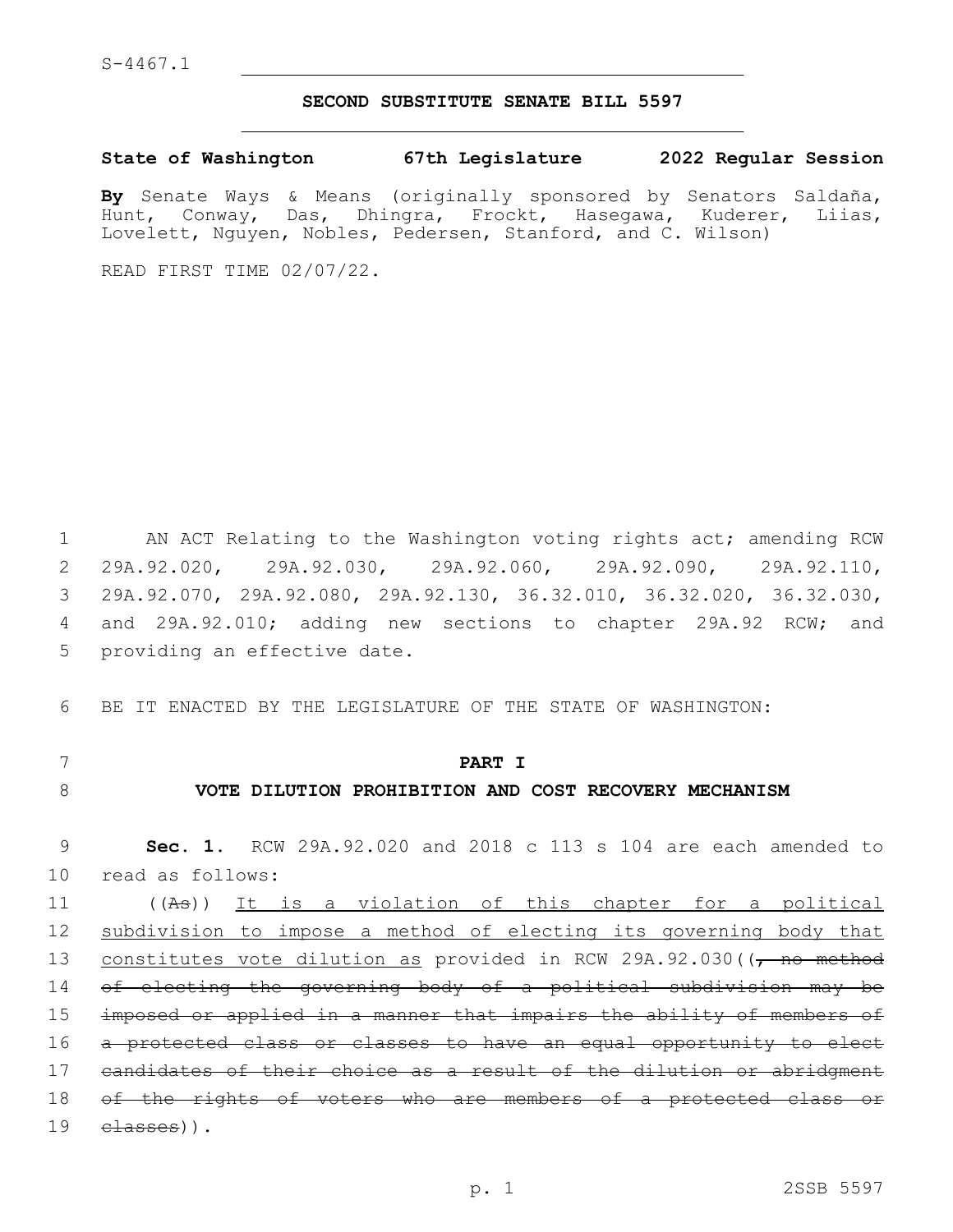**Sec. 2.** RCW 29A.92.030 and 2019 c 64 s 7 are each amended to 2 read as follows:

3 (1) A political subdivision  $((\pm s))$  commits vote dilution and 4 shall be found in violation of this chapter when it is shown that:

 (a) Elections in the political subdivision exhibit polarized 6 voting; and

 (b) Members of a protected class or classes do not have an equal opportunity to elect candidates of their choice as a result of the dilution or abridgment of the rights of members of that protected 10 class or classes.

 (2) The equal opportunity to elect shall be assessed pragmatically, based on local election conditions, and may include 13 crossover districts. No single factor is dispositive or necessary to establish a violation of this section. The fact that members of a protected class are not geographically compact or concentrated to constitute a majority in a proposed or existing district-based election district shall not preclude a finding of a violation under 18 this chapter, but may be a factor in determining a remedy. ( $(The$ 19 equal opportunity to elect shall be assessed pragmatically, based on 20 local election conditions, and may include crossover districts.))

 (3) In determining whether there is polarized voting under this chapter, the court shall analyze elections of the governing body of the political subdivision, ballot measure elections, elections in which at least one candidate is a member of a protected class, and other electoral choices that affect the rights and privileges of members of a protected class. Elections conducted prior to the filing of an action pursuant to this chapter are more probative to establish 28 the existence of ((racially)) polarized voting than elections 29 conducted after the filing of an action.

 (4) The election of candidates who are members of a protected class and who were elected prior to the filing of an action pursuant to this chapter shall not preclude a finding of polarized voting that results in an unequal opportunity for a protected class to elect 34 candidates of their choice.

 (5) Proof of intent on the part of the voters or elected officials to discriminate against a protected class is not required 37 for a cause of action to be sustained.

 (6) Other factors such as the history of discrimination, the use of electoral devices or other voting practices or procedures that may enhance the dilutive effects of at large elections, denial of access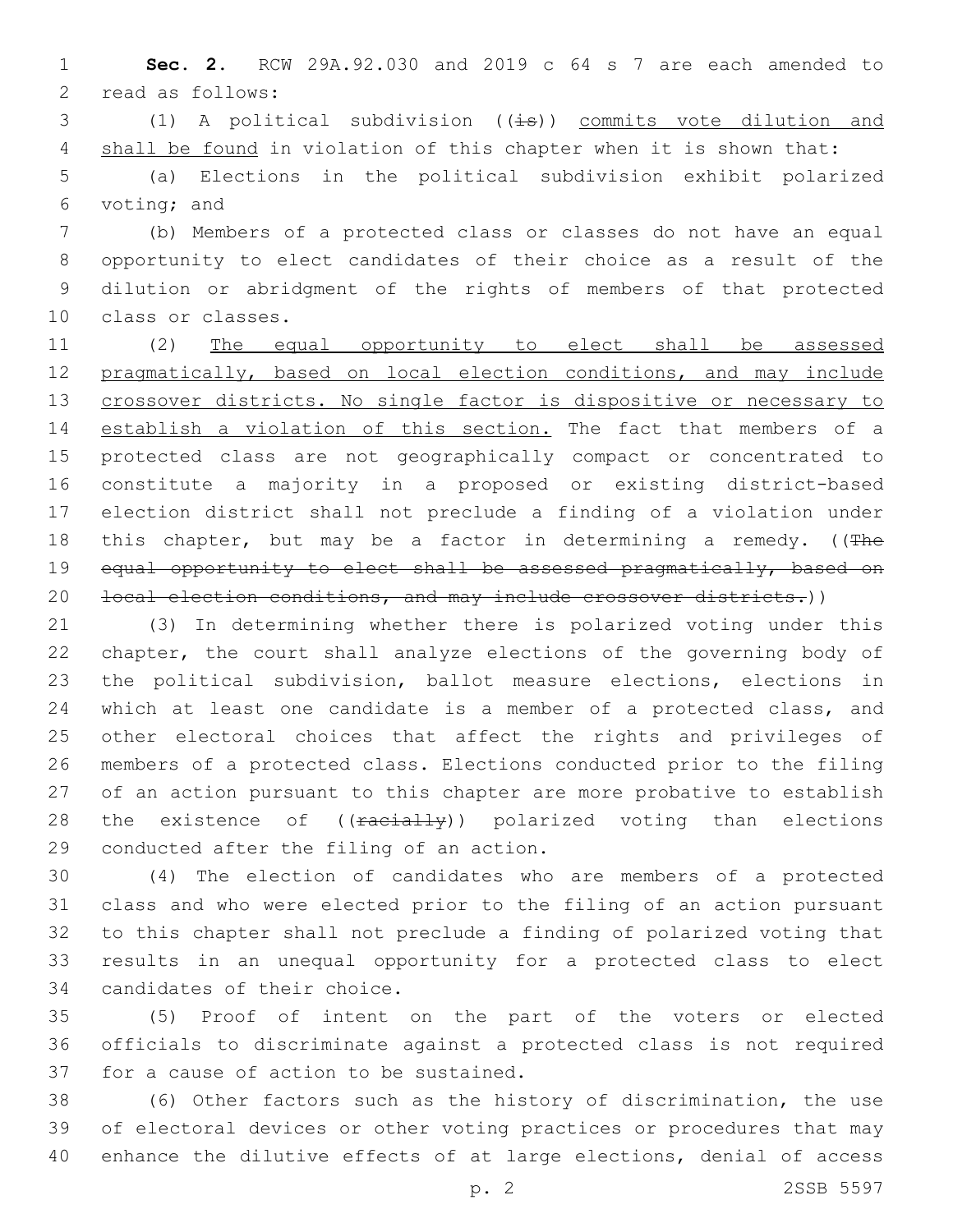to those processes determining which groups of candidates will receive financial or other support in a given election, the extent to which members of a protected class bear the effects of past discrimination in areas such as education, employment, and health, which hinder their ability to participate effectively in the political process, and the use of overt or subtle racial appeals in political campaigns are probative, but not necessary factors, to 8 establish a violation of this chapter.

 (7) A class of citizens protected by this section may include a cohesive coalition of members of different racial, ethnic, or 11 language minority groups.

 **Sec. 3.** RCW 29A.92.060 and 2019 c 64 s 9 are each amended to 13 read as follows:

14 (1) A voter who resides in the political subdivision or an organization whose membership includes or is likely to include a 16 voter in the jurisdiction and who resides in the political subdivision who intends to challenge a political subdivision's electoral system under this chapter shall first notify the political subdivision. The political subdivision shall promptly make such 20 notice public.

 (2) The notice provided shall identify and provide contact information for the person or persons who intend to file an action, and shall identify the protected class or classes whose members do not have an equal opportunity to elect candidates of their choice or an equal opportunity to influence the outcome of an election because of alleged vote dilution and polarized voting. The notice shall also include a type of remedy the person believes may address the alleged 28 violation of RCW 29A.92.030.

 **Sec. 4.** RCW 29A.92.090 and 2019 c 64 s 12 are each amended to 30 read as follows:

 (1) After exhaustion of the time period in RCW 29A.92.080, any 32 voter who resides in a political subdivision or organization whose membership includes or is likely to include a voter in the jurisdiction and who resides in the political subdivision where a violation of RCW 29A.92.020 is alleged may file an action in the superior court of the county in which the political subdivision is located. If the action is against a county, the action may be filed in the superior court of such county, or in the superior court of

p. 3 2SSB 5597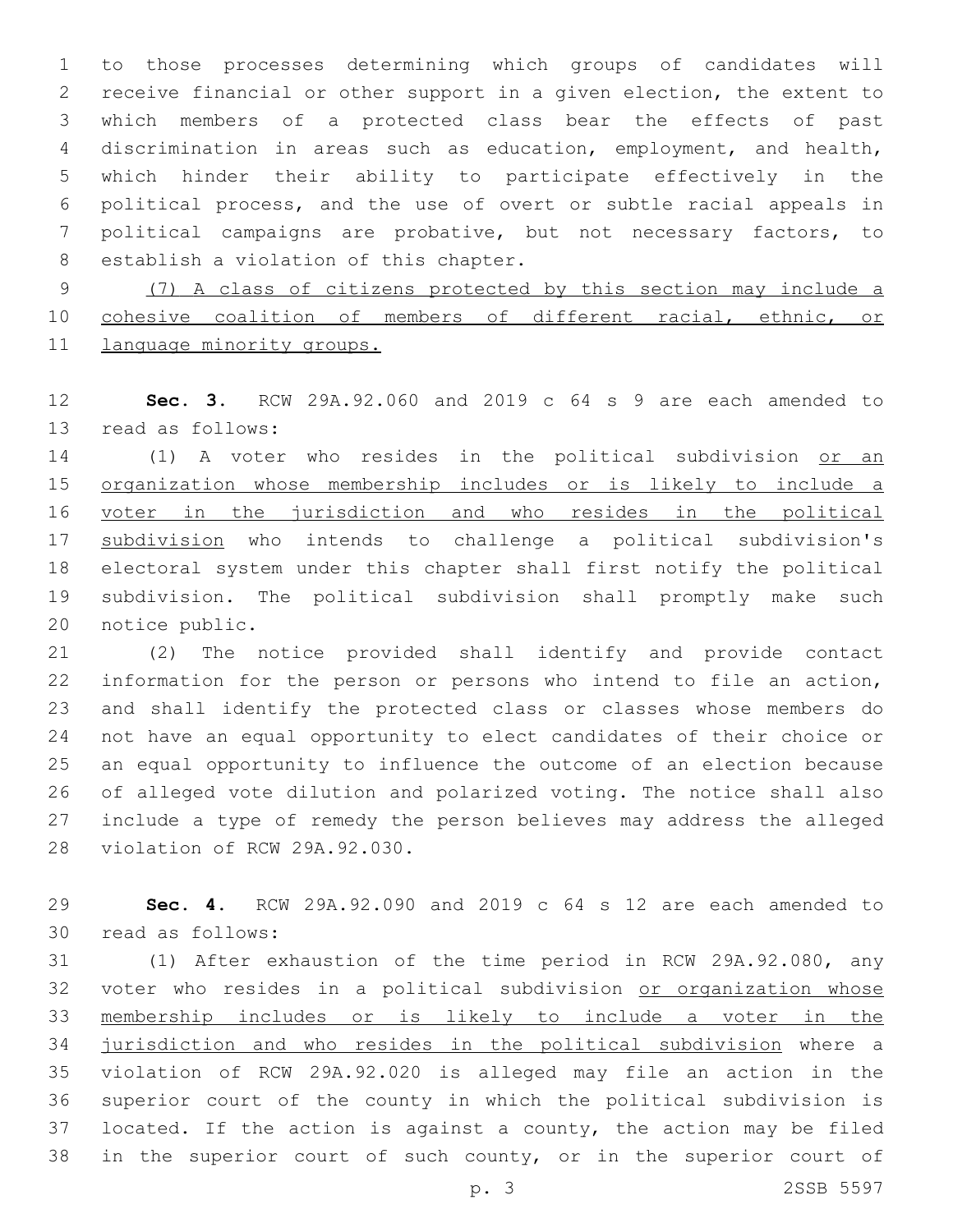either of the two nearest judicial districts as determined pursuant to RCW 36.01.050(2). An action filed pursuant to this chapter does 3 not need to be filed as a class action.

 (2) ((Members)) A cohesive coalition of members of different protected classes may file an action jointly pursuant to this chapter if they demonstrate that the combined voting preferences of the multiple protected classes are polarized against the rest of the 8 electorate.

 **Sec. 5.** RCW 29A.92.110 and 2019 c 454 s 2 are each amended to read as follows:10

 (1) ((The)) After finding a violation of RCW 29A.92.020 or upon 12 stipulation of the parties, the court may order appropriate remedies including, but not limited to, the imposition of a district-based 14 election system. ((The court may order the affected jurisdiction to draw or redraw district boundaries or appoint an individual or panel to draw or redraw district lines. The proposed districts must be 17 approved by the court prior to their implementation.)) In tailoring a 18 remedy, the court shall consider proposed remedies by the parties and may not give deference to a proposed remedy only because it is 20 proposed by the political subdivision. The court may not approve a 21 remedy that has a dilutive effect on the protected class.

22 (2) If the court orders a district-based remedy, the court must approve proposed district boundaries prior to their implementation. The court must determine that the proposed district boundaries will not have a dilutive effect on the protected class before court approval.

 (3) Implementation of a district-based remedy is not precluded by the fact that members of a protected class do not constitute a numerical majority within a proposed district-based election district. If, in tailoring a remedy, the court orders the implementation of a district-based election district where the members of the protected class are not a numerical majority, the court shall do so in a manner that provides the protected class an equal opportunity to elect candidates of their choice. The court may also approve a district-based election system that provides the protected class the opportunity to join in a coalition of two or more protected classes to elect candidates of their choice if there is demonstrated political cohesion among the protected classes.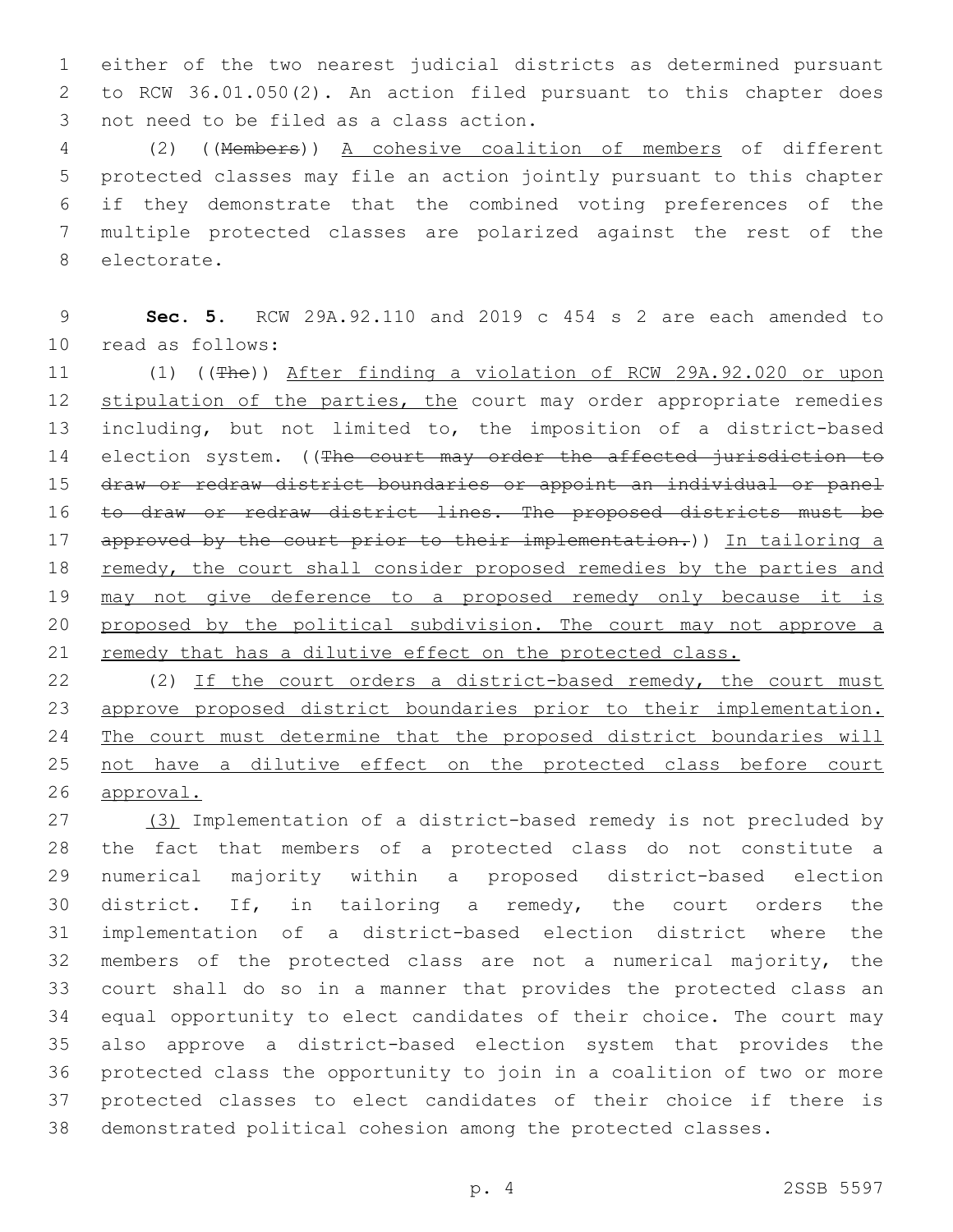(( $(3)$ ))  $(4)$  In tailoring a remedy after a finding of a violation of RCW 29A.92.020 or upon stipulation of the parties:

 (a) If the court's order providing a remedy or approving proposed districts, whichever is later, is issued during the period of time between the first Tuesday after the first Monday of November and on or before January 15th of the following year, the court shall order new elections, conducted pursuant to the remedy, to occur at the next succeeding general election. If a special filing period is required, filings for that office shall be reopened for a period of three business days, such three-day period to be fixed by the filing 11 officer.

 (b) If the court's order providing a remedy or approving proposed districts, whichever is later, is issued during the period of time between January 16th and on or before the first Monday of November, the next election will occur as scheduled and organized under the current electoral system, but the court shall order new elections to occur pursuant to the remedy at the general election the following 18 calendar year.

 (c) The remedy may provide for the political subdivision to hold elections for the members of its governing body at the same time as regularly scheduled elections for statewide or federal offices. All positions on the governing body must stand for election at the next 23 election for the governing body, scheduled pursuant to this 24 subsection  $((+3+))$   $(4)$ . The governing body may subsequently choose to 25 stagger the terms of its positions.

 $((44))$   $(5)$  Within thirty days of the conclusion of any action filed under RCW 29A.92.100, the political subdivision must publish on the subdivision's website, the outcome and summary of the action, as well as the legal costs incurred by the subdivision. If the political subdivision does not have its own website, then it may publish on the 31 county website.

 **Sec. 6.** RCW 29A.92.070 and 2019 c 64 s 10 are each amended to 33 read as follows:

 (1) The political subdivision shall work in good faith with the 35 person or organization providing the notice to implement a remedy that provides the protected class or classes identified in the notice an equal opportunity to elect candidates of their choice. Such work in good faith to implement a remedy may include, but is not limited to consideration of: (a) Relevant electoral data; (b) relevant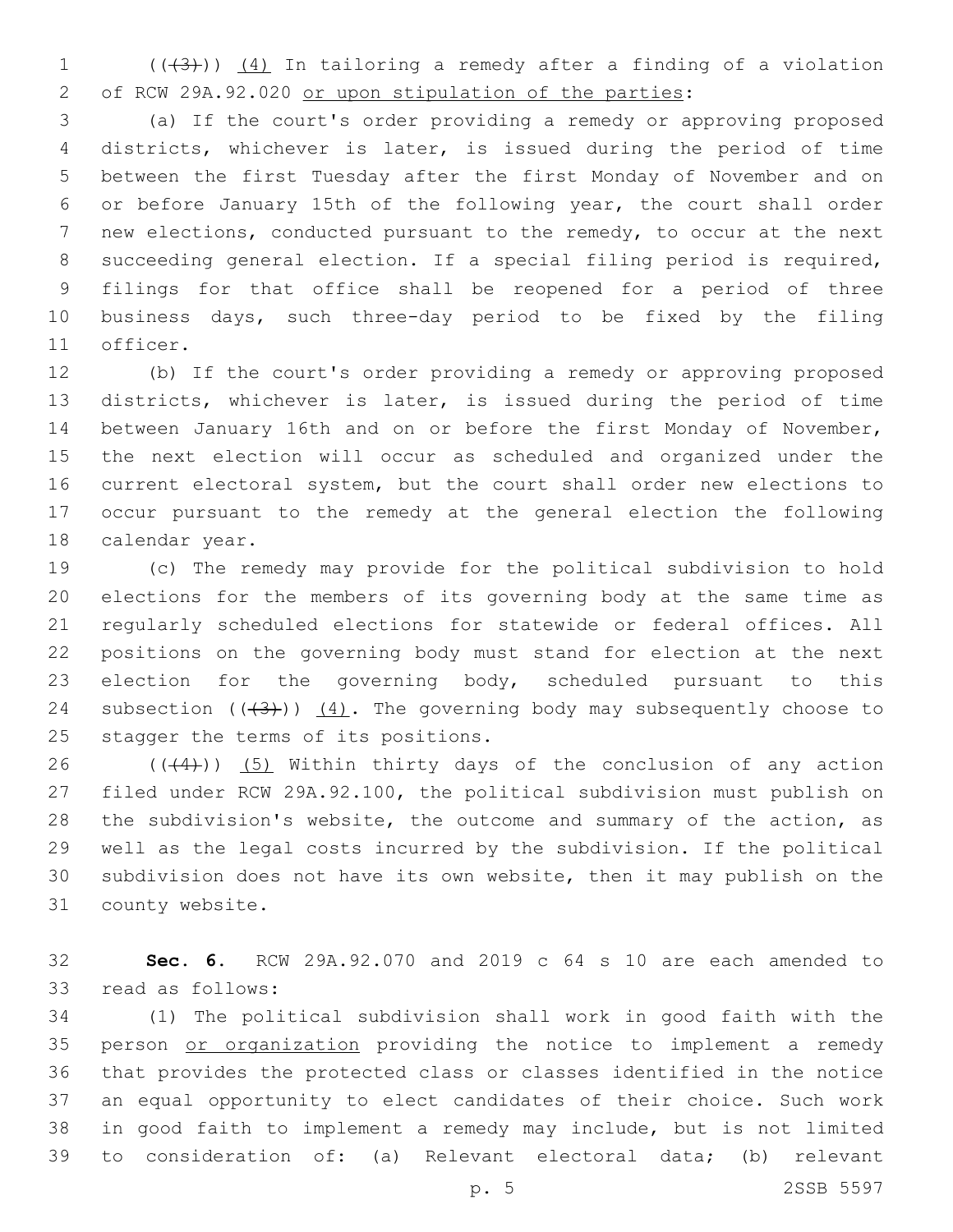demographic data, including the most recent census data available; and (c) any other information that would be relevant to implementing 3 a remedy.

 (2) If the political subdivision adopts a remedy that takes the notice into account, or adopts the notice's proposed remedy, the political subdivision shall seek a court order acknowledging that the political subdivision's remedy complies with RCW 29A.92.020 and was prompted by a plausible violation. The person who submitted the notice may support or oppose such an order, and may obtain public records to do so. The political subdivision must provide all political, census, and demographic data and any analysis of that data used to develop the remedy in its filings seeking the court order and with any documents made public. All facts and reasonable inferences shall be viewed in the light most favorable to those opposing the political subdivision's proposed remedy at this stage. There shall be a rebuttable presumption that the court will decline to approve the political subdivision's proposed remedy at this stage.

 (3) If the court concludes that the political subdivision's remedy complies with RCW 29A.92.020, an action under this chapter may not be brought against that political subdivision for four years by any party so long as the political subdivision does not enact a change to or deviation from the remedy during this four-year period that would otherwise give rise to an action under this chapter.

24 (4) In agreeing to adopt the person's or organization's proposed remedy, the political subdivision may do so by stipulation, which 26 shall become a public document.

 (5)(a) If the court issues an order under subsection (2) of this 28 section, the person or organization who sent the notice may make a demand to the political subdivision for reimbursement of the costs incurred in conducting the research necessary to send the notice. A demand made under this subsection must:

(i) Be in writing;

 (ii) Be received by the political subdivision within 30 days of 34 the adoption of the new electoral system; and

 (iii) Include financial documentation, such as a detailed invoice for demographic services, that support the demand. The political subdivision may request additional documentation if the documentation provided is insufficient for the political subdivision to corroborate the claimed costs.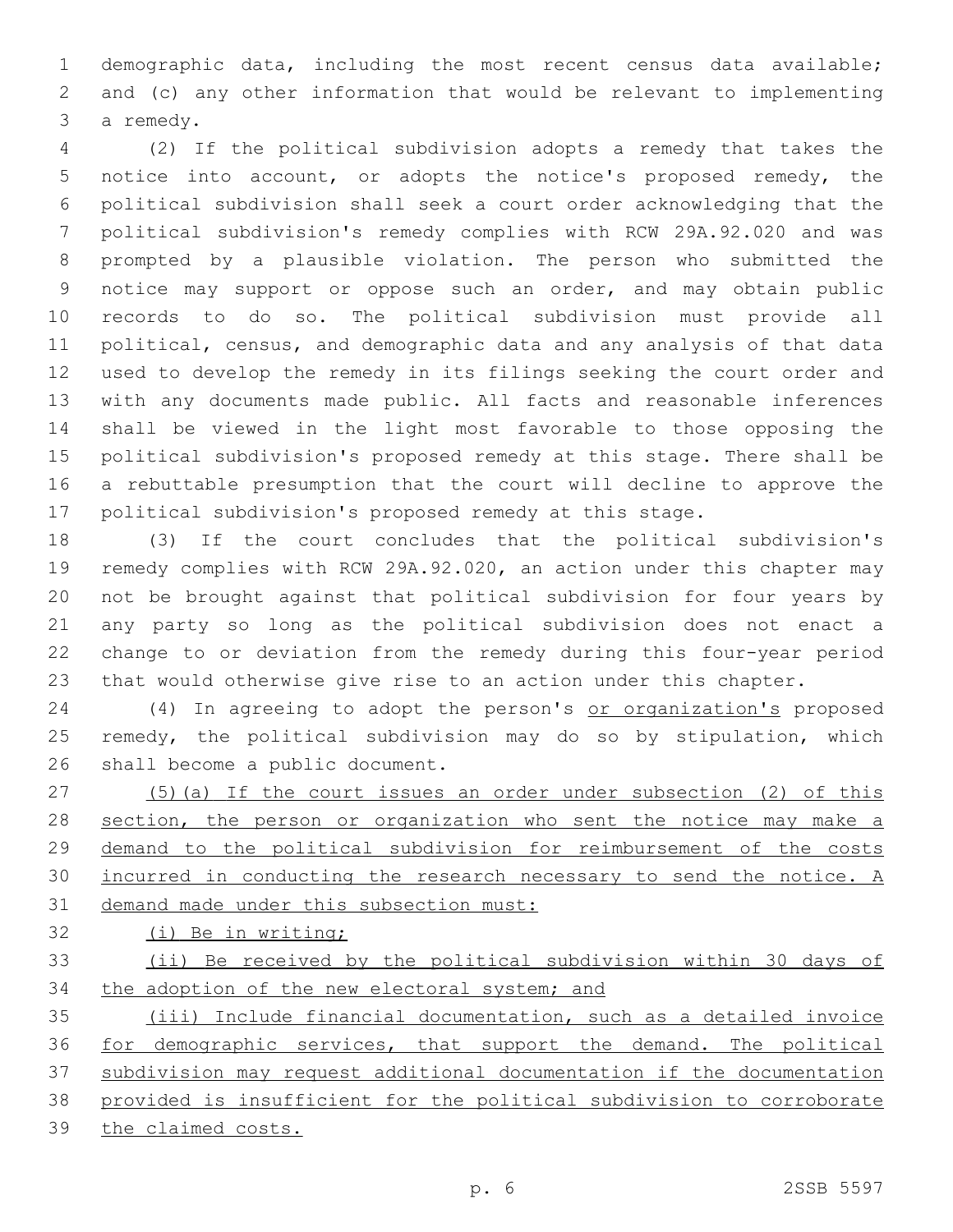(b) The political subdivision shall, within 60 days of receiving 2 the demand, reimburse the reasonable costs of the person or organization who sent the notice, not to exceed \$50,000.

 **Sec. 7.** RCW 29A.92.080 and 2019 c 64 s 11 are each amended to 5 read as follows:

 (1) Any voter who resides in the political subdivision or organization whose membership includes or is likely to include a voter in the jurisdiction and who resides in the political 9 subdivision may file an action under this chapter if, ((one hundred 10 eighty)) 90 days after a political subdivision receives notice of a challenge to its electoral system under RCW 29A.92.060, the political subdivision has not obtained a court order stating that it has 13 adopted a remedy in compliance with RCW 29A.92.020. ((However, if 14 notice is received after July 1, 2021, then the political subdivision 15 shall have ninety days to obtain a court order before an action may be  $filed.)$ )

 (2) If a political subdivision has received two or more notices containing materially different proposed remedies, the political subdivision shall work in good faith with the persons to implement a remedy that provides the protected class or classes identified in the notices an equal opportunity to elect candidates of their choice. If the political subdivision adopts one of the remedies offered, or a different remedy that takes multiple notices into account, the political subdivision shall seek a court order acknowledging that the political subdivision's remedy is reasonably necessary to avoid a violation of RCW 29A.92.020. The persons or organizations who 27 submitted the notice may support or oppose such an order, and may obtain public records to do so. The political subdivision must provide all political, census, and demographic data and any analysis of that data used to develop the remedy in its filings seeking the court order and with any documents made public. All facts and reasonable inferences shall be viewed in the light most favorable to those opposing the political subdivision's proposed remedy at this stage. There shall be a rebuttable presumption that the court will decline to approve the political subdivision's proposed remedy at 36 this stage.

 (3) If the court concludes that the political subdivision's remedy complies with RCW 29A.92.020, an action under this chapter may not be brought against that political subdivision for four years by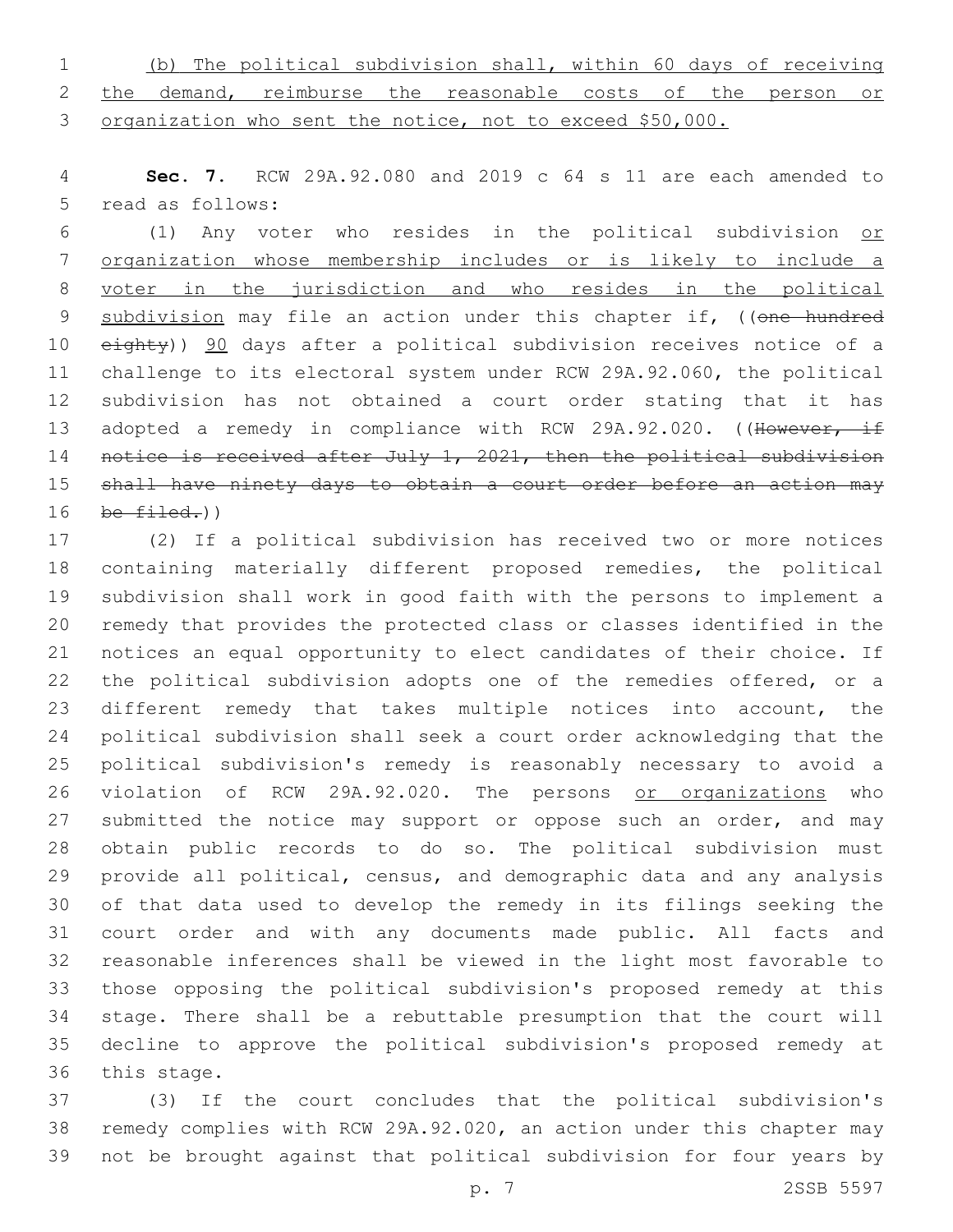any party so long as the political subdivision does not enact a change to or deviation from the remedy during this four-year period that would otherwise give rise to an action under this chapter.

 (4)(a) If the court issues an order under subsection (2) of this section, the persons or organizations who sent notices may make a demand to the political subdivision for reimbursement of the costs incurred in conducting the research necessary to send the notices. A demand made under this subsection must:

(i) Be in writing;

 (ii) Be received by the political subdivision within 30 days of 11 the adoption of the new electoral system; and

 (iii) Include financial documentation, such as a detailed invoice 13 for demographic services, that support the demand. The political subdivision may request additional documentation if the documentation provided is insufficient for the political subdivision to corroborate the claimed costs.

 (b) The political subdivision shall, within 60 days of receiving the demand, reimburse the reasonable costs of the persons or 19 organizations who sent the notices, not to exceed \$50,000.

 **Sec. 8.** RCW 29A.92.130 and 2018 c 113 s 405 are each amended to 21 read as follows:

 (1) In any action to enforce this chapter, the court may allow the prevailing plaintiff or plaintiffs, other than the state or 24 political subdivision thereof, reasonable attorneys' fees, all nonattorney fee costs as defined by RCW 4.84.010, and all reasonable 26 expert witness fees, including all such reasonable fees and costs 27 incurred before filing the action. ((No fees or costs may be awarded 28 if no action is filed.))

 (2)(a) A prevailing plaintiff does not need to achieve relief or favorable judgment if the plaintiff demonstrates that they succeeded in altering the political subdivision's behavior to correct a claimed harm.

 (b) For purposes of this section, "altering the political subdivision's behavior" includes, but is not limited to, adopting a new method of electing a governing body, modifying district boundaries, or amending a voting rule or qualification.

 (3) Prevailing defendants may recover an award of fees or costs 38 pursuant to RCW 4.84.185.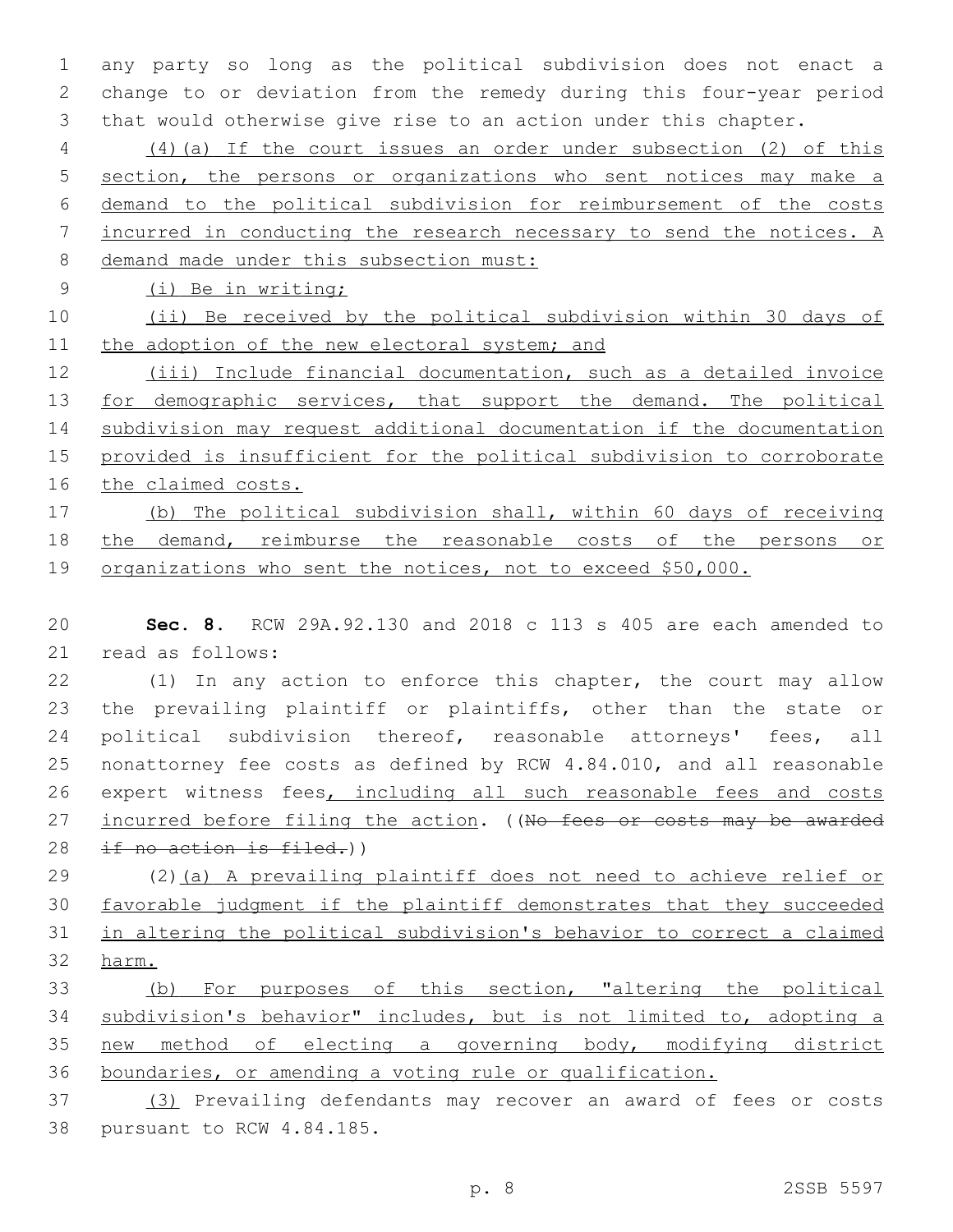| $\mathbf{1}$ | PART II                                                               |
|--------------|-----------------------------------------------------------------------|
| $\mathbf{2}$ | <b>PRECLEARANCE</b>                                                   |
|              |                                                                       |
| 3            | NEW SECTION. Sec. 9. A new section is added to chapter 29A.92         |
| 4            | RCW to read as follows:                                               |
| 5            | (1) For purposes of this section:                                     |
| 6            | (a) "Covered jurisdiction" means:                                     |
| 7            | (i) Any of the following types of political subdivision that are      |
| 8            | determined pursuant to subsection (7) of this section to contain more |
| 9            | than one racial or ethnic group, or at least one language minority    |
| 10           | group, which constitutes at least 10 percent of the subdivision's     |
| 11           | voting age population:                                                |
| 12           | (A) A city with at least 10,000 residents;                            |
| 13           | (B) A county with at least 50,000 residents; or                       |
| 14           | (C) Any port district;                                                |
| 15           | (ii) A school district with at least 2,000 students;                  |
| 16           | (iii) A political subdivision which, within the previous 25           |
| 17           | years, has become subject to a court order or government enforcement  |
| 18           | action based upon a finding of any violation of this chapter, the     |
| 19           | federal voting rights act, the Fifteenth Amendment to the United      |
| 20           | States Constitution, or a voting-related violation of the Fourteenth  |
| 21           | Amendment to the United States Constitution;                          |
| 22           | (iv) A political subdivision which, within the previous five          |
| 23           | years, has failed to comply with its obligations to provide data or   |
| 24           | information to the repository, as stated in section 10 of this act;   |
| 25           | or                                                                    |
| 26           | (v) A political subdivision which, within the previous 25 years,      |
| 27           | has become subject to at least three court orders or government       |
| 28           | enforcement actions based upon a finding of any violation of state or |
| 29           | federal civil rights law or the Fourteenth Amendment to the United    |
| 30           | States Constitution concerning discrimination against members of a    |
| 31           | protected class.                                                      |
| 32           | (b) "Covered practice" means:                                         |
| 33           | (i) Any change to the method of election of members of a              |
| 34           | governing body by adding seats elected at large or by converting one  |
| 35           | or more seats elected from a single-member district to one or more at |
| 36           | large seats or seats from a multimember district;                     |
| 37           | (ii) Any change, or series of changes within a 12-month period,       |
| 38           | to the boundaries of the covered jurisdiction that reduces by more    |

p. 9 2SSB 5597

than five percentage points the proportion of the jurisdiction's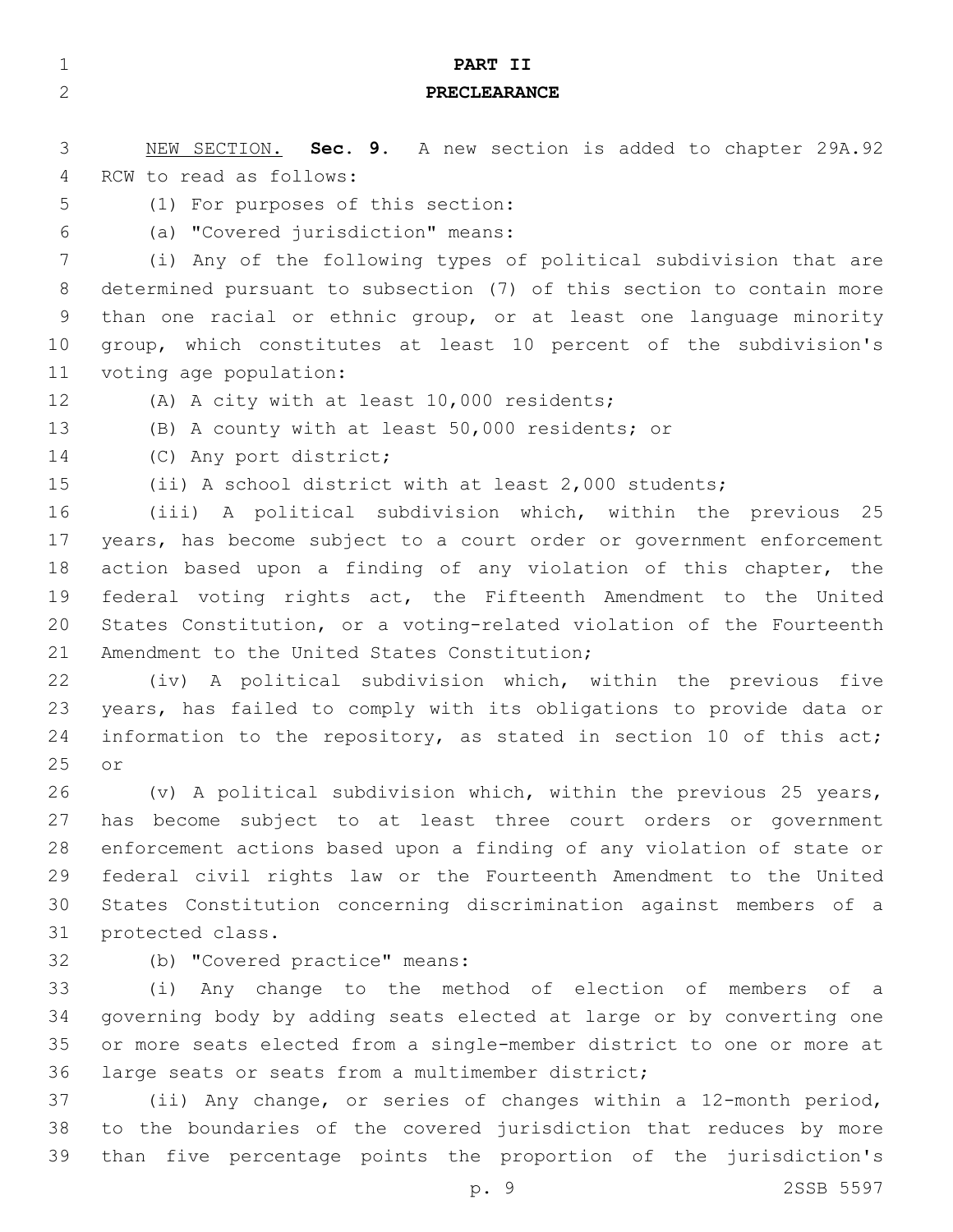voting age population that is composed of members of a single racial or language-minority group, as determined by the most recent American 3 community survey data;

 (iii) Any change to the boundaries of election districts or wards 5 in the covered jurisdiction;

 (iv) Any change that restricts the ability of any person to provide interpreter services to voters in any language other than English or which limits or impairs the creation or distribution of voting materials in any language other than English; or

 (v) Any change to the covered jurisdiction's plan of government, including a change to or in the framing of a jurisdiction's charter.

 (2)(a) Prior to enacting or seeking to administer any voting qualification or prerequisite to voting, or any standard, practice, or procedure with respect to voting, that is a covered practice, the governing body of a covered jurisdiction shall either:

 (i) Institute an action in Thurston county superior court for a declaratory judgment or, if the jurisdiction is located within Thurston county, institute an action in King county superior court 19 for a declaratory judgment; or

 (ii) Submit such covered practice to the attorney general for issuance of a certification that no objection exists to the enactment or administration by the covered jurisdiction of the covered 23 practice.

 (b) The superior court shall issue the declaratory judgment or, if applicable, the attorney general shall issue a certification of no 26 objection, only if the covered practice:

(i) Does not violate RCW 29A.92.020; and

 (ii) Will not result in the retrogression in the position of persons based on race, color, or membership in a language-minority group such that the covered practice does not have the purpose or effect of diminishing the ability of any citizen on account of race, color, or membership in a language-minority group to participate in the electoral process or elect their preferred candidates of choice.

 (c) The attorney general, or any person whose opportunity to vote is affected by a covered practice that has been enacted or administered by a covered jurisdiction, may institute an action in superior court to compel the governing body of the jurisdiction to institute an action for a declaratory judgment or to seek issuance of a certification of no objection pursuant to this subsection.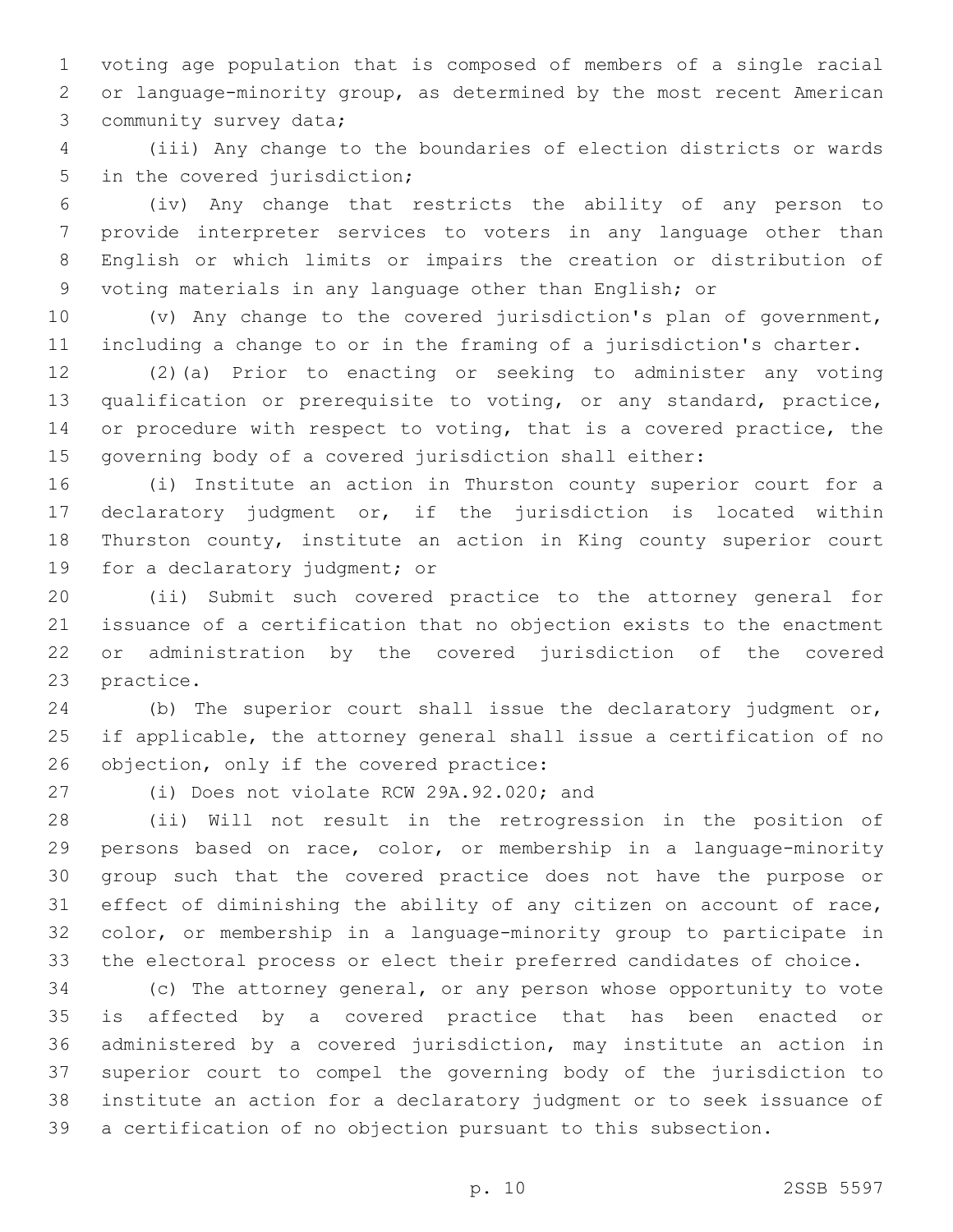(3)(a) No qualification, prerequisite, standard, practice, or procedure that is a covered practice is effective until the superior court has entered a declaratory judgment or the attorney general has issued a certification of no objection.4

 (b) A certification of no objection is deemed to have been issued if:

(i) The attorney general does not issue an objection within:

 (A) Thirty days of submission of any covered policy concerning designation of a site as a voting center or removal of a ballot drop 10 box; or

 (B) Within 60 days of the governing body's submission of any 12 other covered policy; or

 (ii) The attorney general affirmatively indicates that no such objection will be made, upon a showing of good cause to facilitate an expedited approval within 60 days of the governing body's submission.

 (c) An affirmative indication by the attorney general that no objection will be made, the attorney general's failure to object, or a declaratory judgment entered by the superior court pursuant to this section does not bar a subsequent action to enjoin enforcement of any qualification, prerequisite, standard, practice, or procedure.

 (d) If the attorney general affirmatively indicates that no objection will be made within the 60-day period following the receipt of the governing body's submission, the attorney general may reserve the right to reexamine the submission if additional information that would otherwise require objection in accordance with this section comes to his or her attention during the remainder of the 60-day 27 period.

 (e) For any covered policy concerning the establishment of a district-based election system, apportionment plans, or a change to the form of government of a political subdivision, the attorney general may invoke up to two extensions of 90 days each.

 (4) If the attorney general objects to a covered practice submitted by a covered jurisdiction, the governing body of such jurisdiction may file an appeal to the objection in Thurston county 35 superior court.

 (5) If the attorney general issues a certification of no objection to a covered practice submitted by a covered jurisdiction, any person whose opportunity to vote is affected by the covered practice may file an action in superior court to appeal the attorney general's issuance of a certification of no objection.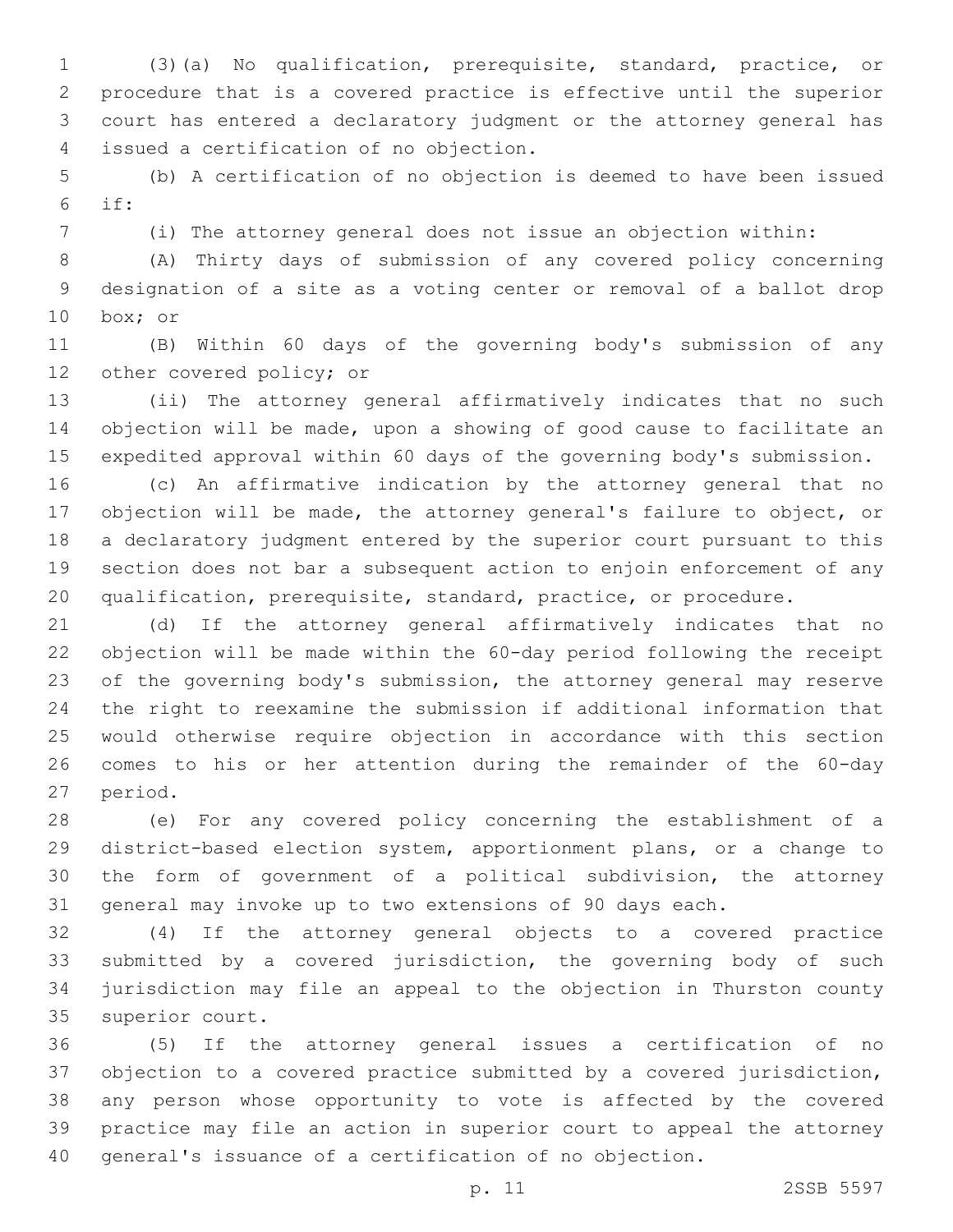(6) In any action filed pursuant to this subsection, the superior court shall enjoin the enactment or administration of the covered practice that is the subject of the action unless it determines that the covered practice neither has the purpose or effect of denying or abridging the right to vote on account of race or color or membership in a language-minority group nor will it result in the retrogression in the position of members of a racial or ethnic group with respect to their effective exercise of the electoral franchise.

 (7) As early as practicable each fifth calendar year, the secretary of state shall, in consultation with the attorney general, 11 the office of financial management, and other relevant agencies, notify those political subdivisions which qualify as covered jurisdictions pursuant to subsection (1) of this section, based on the most recent American community survey data or other census data. The attorney general shall publish the list of these counties, cities, and towns on a website established and maintained for this purpose. A determination made pursuant to this subsection is 18 effective upon publication.

 **PART III DATA COLLECTION AND REQUIRED REPORTING**

 NEW SECTION. **Sec. 10.** A new section is added to chapter 29A.92 22 RCW to read as follows:

 (1) There shall be established within the University of Washington a repository of the data necessary to assist the state and all political subdivisions with evaluating whether and to what extent existing laws and practices with respect to voting and elections are consistent with the public policy expressed in this title, implementing best practices in voting and elections to achieve the purposes of this title, and to investigate potential infringements 30 upon the right to vote.

 (2) The operation of the repository shall be the responsibility 32 of the director of the repository, hereinafter referred to in this title as the "director," who shall be employed by the University of Washington with doctoral level expertise in demography, statistical analysis, and electoral systems. The director shall be appointed by 36 the governor.

 (3) The director shall appoint such staff as are necessary to 38 implement and maintain the repository.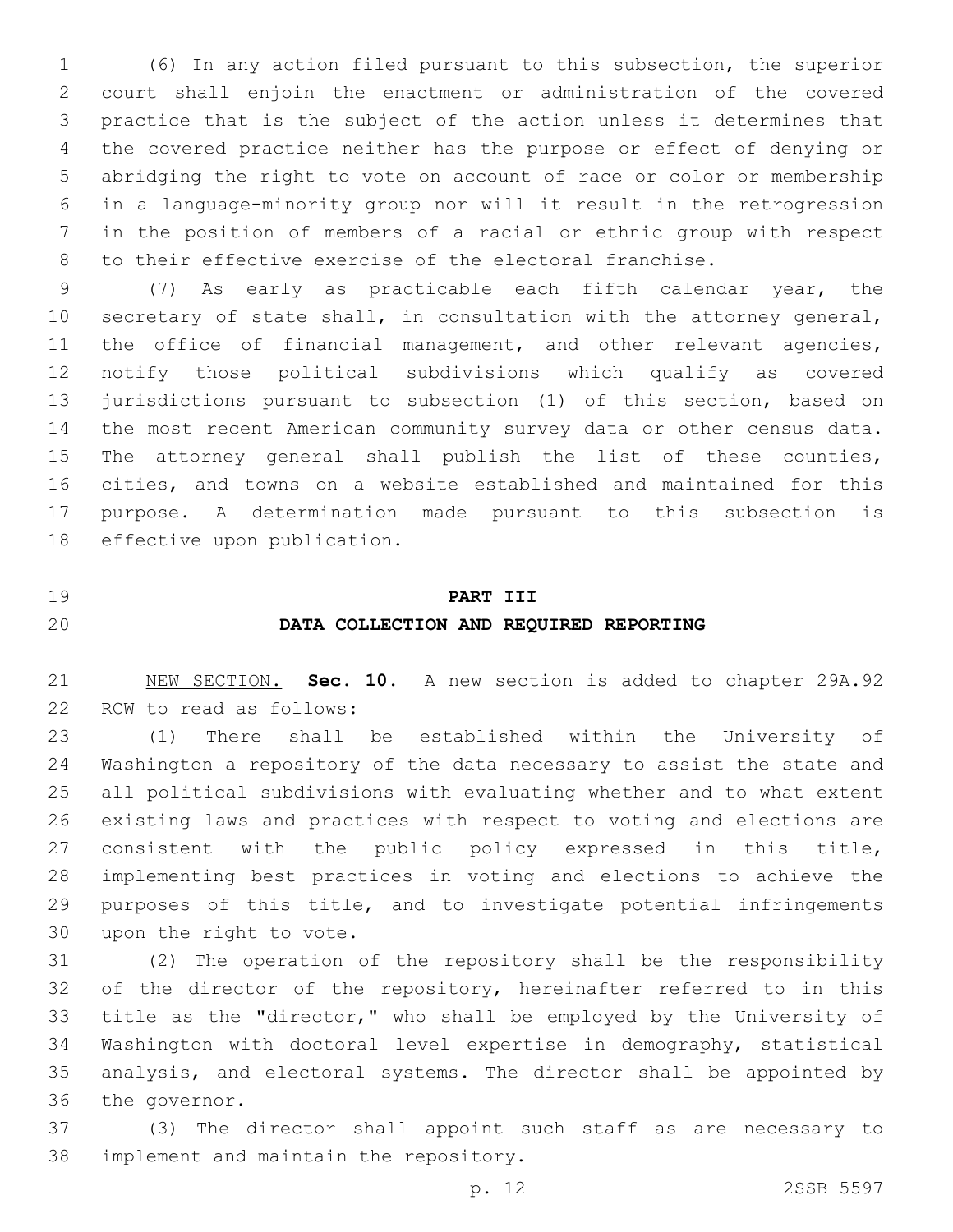(4) The repository shall maintain in electronic format at least the following data and records, where available, for at least the 3 previous 12-year period:

 (a) Estimates of the total population, voting age population, and citizen voting age population by race, ethnicity, and language- minority groups, broken down to the election district and precinct level on a year-by-year basis for every political subdivision in the state, based on data from the United States census bureau, American community survey, or data of comparable quality collected by a public 10 office;

 (b) Election results at the precinct level for every statewide election and every election in every political subdivision;

 (c) Regularly updated voter registration lists, voter history files, voting center locations, ballot drop box locations, and student engagement hub locations for every election in every 16 political subdivision;

 (d) Contemporaneous maps, descriptions of boundaries, and 18 shapefiles for election districts and precincts;

 (e) Ballot rejection lists, curing lists, and reasoning for 20 ballot rejection for every election in every political subdivision;

 (f) Apportionment plans for every election in every political 22 subdivision; and

 (g) Any other data that the director deems advisable to maintain 24 in furtherance of the purposes of this title.

 (5) The director shall update the data in the repository no later than 30 business days after certification of each election as 27 required by RCW 29A.60.190 or 29A.60.250.

 (6) Except for any data, information, or estimates that identifies individual voters, the data, information, and estimates maintained by the repository shall be posted online and made 31 available to the public at no cost.

 (7) The repository shall prepare any estimates made pursuant to 33 this section by applying the most advanced, peer-reviewed, and 34 validated methodologies.

 (8) On or before January 1, 2023, and every fifth year thereafter, the repository shall publish on its website and transmit to the state for dissemination to county auditors secretary of a list of political subdivisions required pursuant to section 203 of the federal voting rights act to provide assistance to members of language-minority groups and each language in which those political

p. 13 2SSB 5597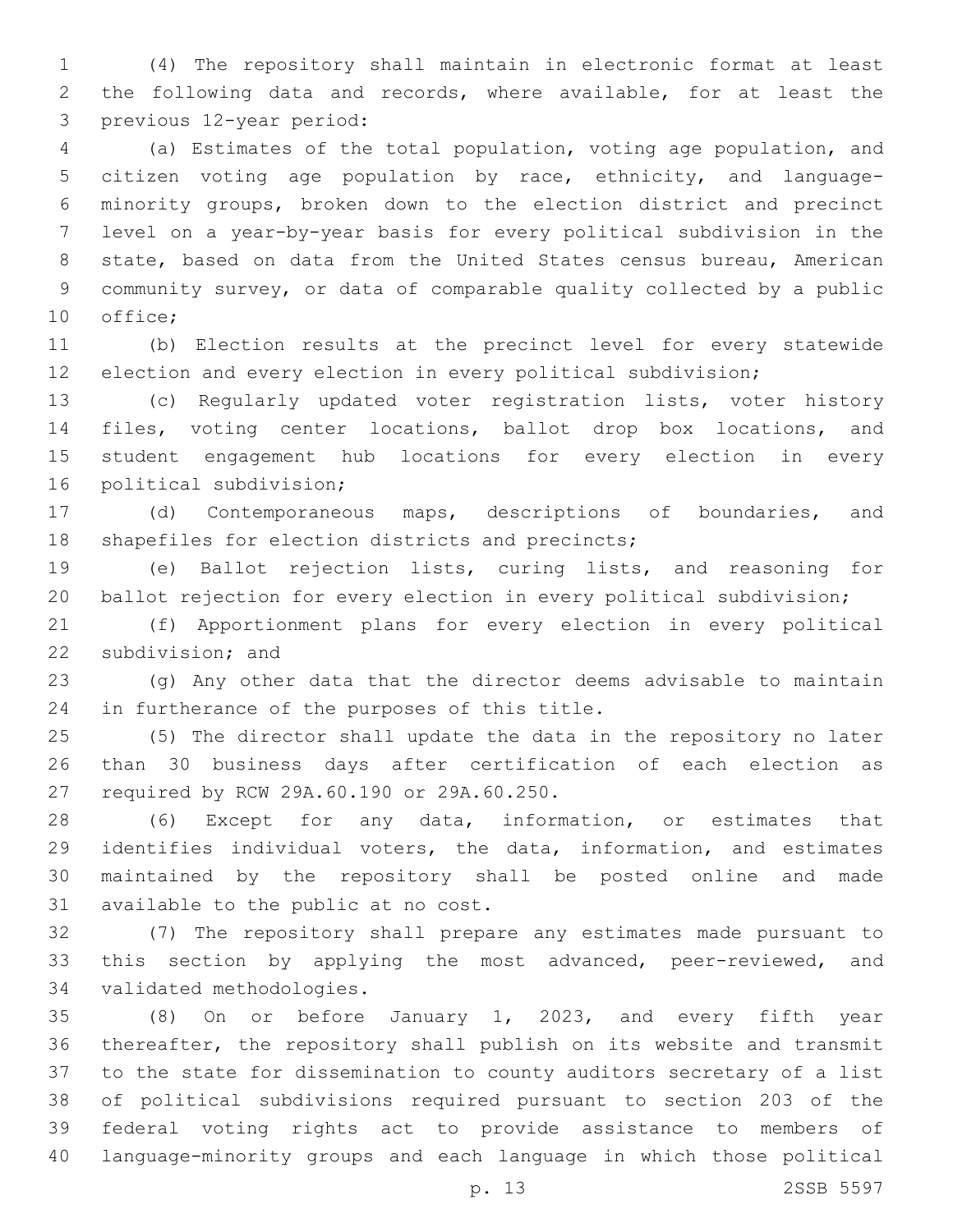subdivisions are required to provide assistance. Each county auditor shall transmit the list described herein to all political 3 subdivisions within their jurisdiction.

 (9) Upon the certification of election results and the completion of the voter history file after each election, the secretary of state 6 shall transmit copies of:

(a) Election results at the election district level;

8 (b) Contemporaneous voter registration lists;

9 (c) Voter history files;

 (d) Maps, descriptions, and shapefiles for election districts; 11 and

(e) Lists of voting centers and student engagement hubs.

 (10) Staff at the repository may provide nonpartisan technical assistance to political subdivisions, scholars, and the general public seeking to use the resources of the repository.

# **PART IV PROVISIONS FOR COUNTIES**

 **Sec. 11.** RCW 36.32.010 and 1990 c 252 s 1 are each amended to 19 read as follows:

 There is established in each county in this state a board of 21 county commissioners. Except as provided in RCW 36.32.020, 36.32.055, and 36.32.0552, each board of county commissioners shall consist of three qualified electors, two of whom shall constitute a quorum to do 24 business.

 **Sec. 12.** RCW 36.32.020 and 2018 c 113 s 204 are each amended to 26 read as follows:

 The board of county commissioners of each county shall divide their county into three commissioner districts so that each district shall comprise as nearly as possible one-third of the population of the county: PROVIDED, That the territory comprised in any voting precincts of such districts shall remain compact, and shall not be 32 divided by the lines of said districts.

 However, the commissioners of any county composed entirely of islands and with a population of less than thirty-five thousand may divide their county into three commissioner districts without regard to population, except that if any single island is included in more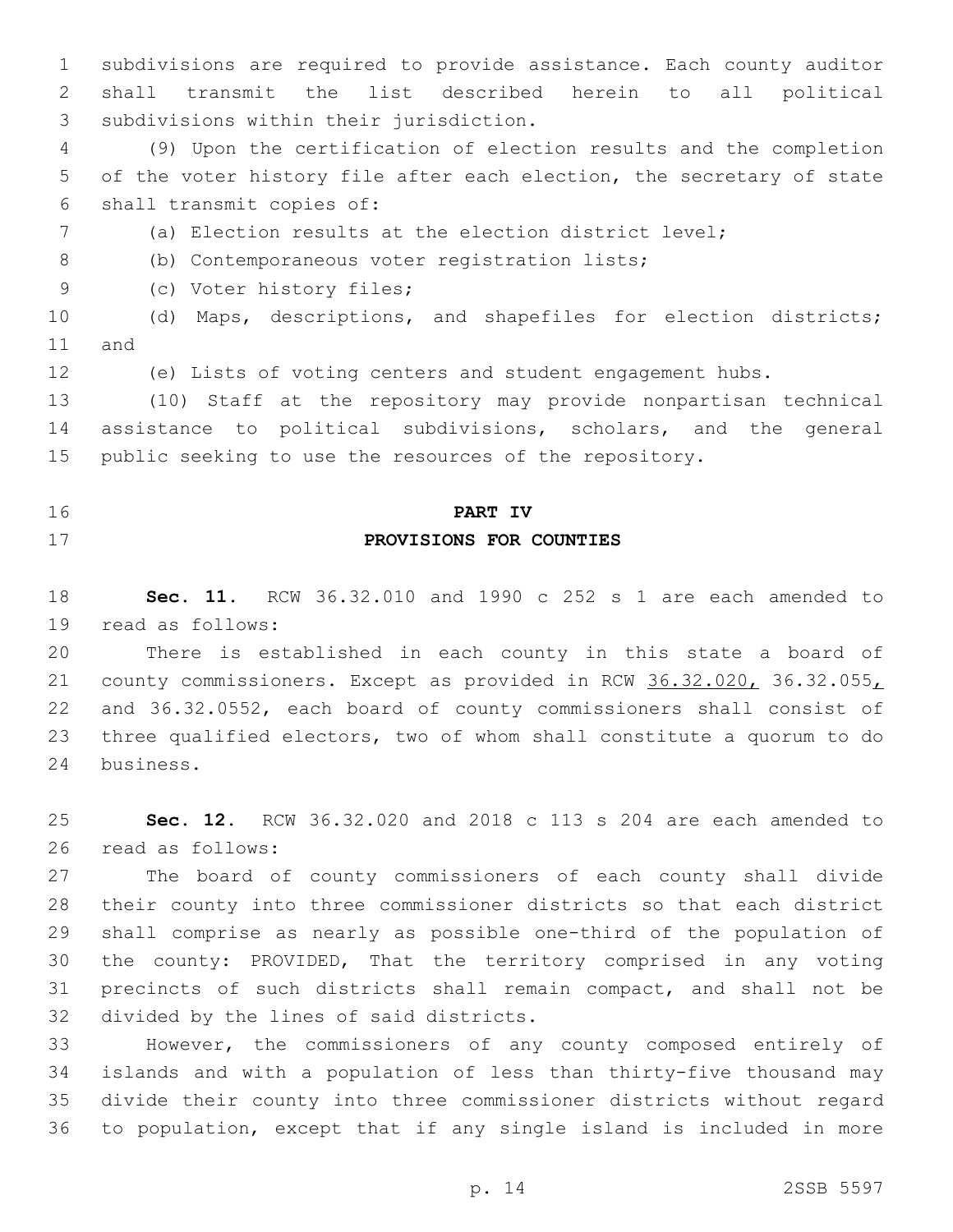than one district, the districts on such island shall comprise, as 2 nearly as possible, equal populations.

 The commissioners of any county may authorize a change to their electoral system, including expanding from three to five commissioners, pursuant to RCW 29A.92.040. Except where necessary to comply with a court order issued pursuant to RCW 29A.92.110, and except in the case of an intervening census, the lines of the districts shall not be changed more often than once in four years and only when a full board of commissioners is present. The districts shall be designated as districts numbered one, two and three.

 **Sec. 13.** RCW 36.32.030 and 2018 c 301 s 6 are each amended to 12 read as follows:

 (1) Except as provided otherwise in subsection (2) of this section, the terms of office of county commissioners shall be four years and shall extend until their successors are elected and qualified and assume office in accordance with RCW 29A.60.280. The terms of office of county commissioners shall be staggered so that either one or two commissioners are elected at a general election 19 held in each even-numbered year.

20 (2)(a) At the general election held in 2022, any noncharter county with a population of four hundred thousand or more must elect county commissioners in accordance with a districting plan adopted under RCW 36.32.054. Any county commissioner whose term is set to expire on or after January 1, 2023, is subject to the new election in accordance with the districting plan. The county commissioners shall begin their terms of office on January 1, 2023, and such terms shall be staggered terms, as designated in the districting plan.

 (b) A county expanding to five commissioners pursuant to RCW 29A.92.040 must elect county commissioners and stagger their terms as designated in its districting plan.

# **PART V GENERAL PROVISIONS**

 **Sec. 14.** RCW 29A.92.010 and 2018 c 113 s 103 are each amended to 34 read as follows:

 The definitions in this section apply throughout this chapter unless the context clearly requires otherwise. In applying these definitions and other terms in this chapter, courts may rely on

p. 15 2SSB 5597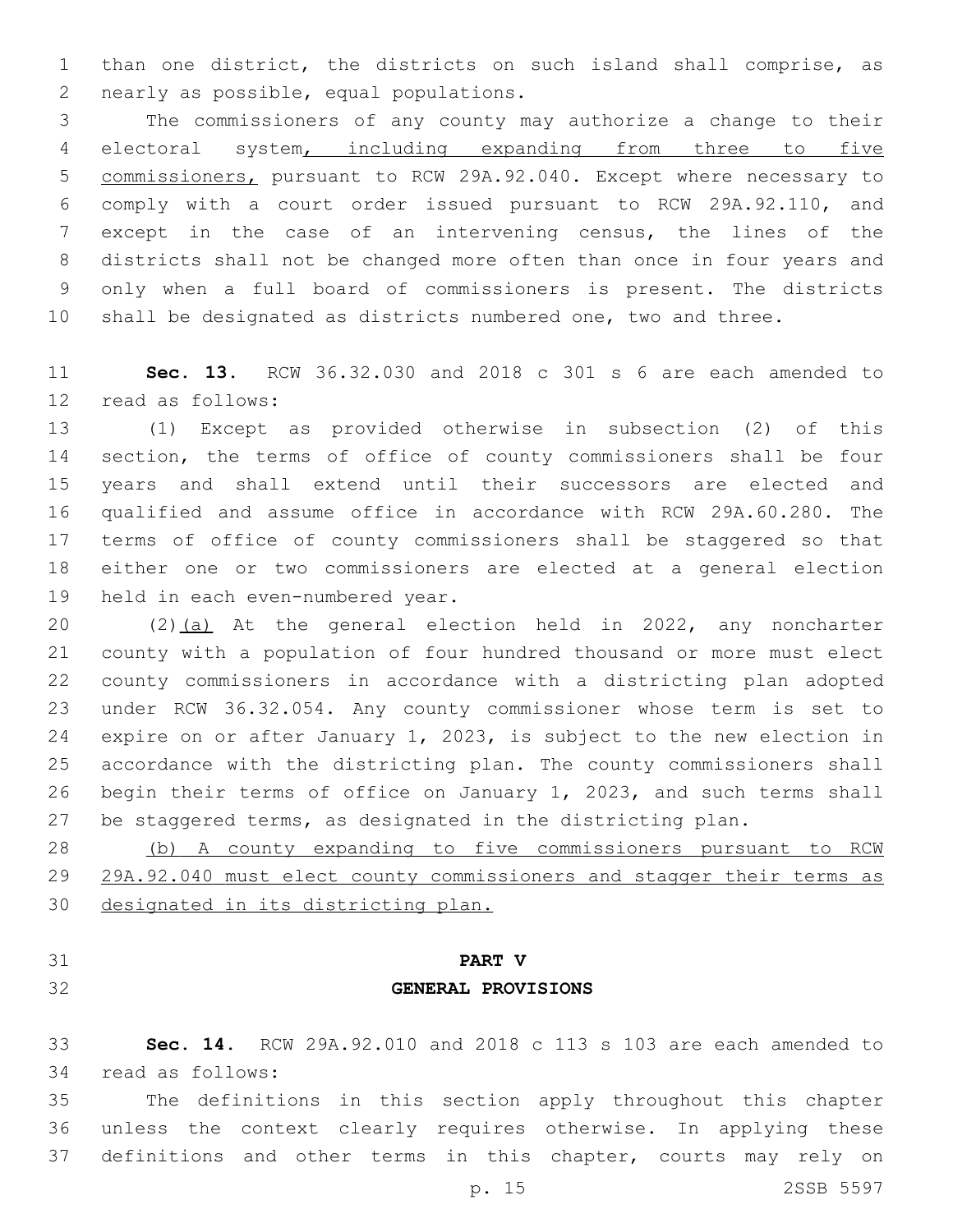relevant federal case law for guidance to the extent such case law 2 does not violate the spirit, intent, and elements of this chapter.

 (1) "At large election" means any of the following methods of electing members of the governing body of a political subdivision:

 (a) One in which the voters of the entire jurisdiction elect the 6 members to the governing body;

 (b) One in which the candidates are required to reside within given areas of the jurisdiction and the voters of the entire jurisdiction elect the members to the governing body; or

 (c) One that combines the criteria in (a) and (b) of this subsection or one that combines at large with district-based 12 elections.

 (2) "Crossover district" means a district where a protected class 14 is a minority of the population but potentially large enough to elect 15 candidates of choice with help from voters who are not members of the protected class who cross over to support a protected class's candidate of choice.

 (3) "District-based elections" means a method of electing members to the governing body of a political subdivision in which the candidate must reside within an election district that is a divisible part of the political subdivision and is elected only by voters 22 residing within that election district.

23  $((43))$   $(4)$  "Federal voting rights act" means the federal voting rights act of 1965, 52 U.S.C. 10301 et seq.

 (5) "Plan of government" has the meaning defined in RCW 35A.01.070 for cities operating under the optional municipal code, or the structure of elected officials serving executive and legislative 28 functions in other jurisdictions.

 (6) "Polarized voting" means voting in which there is a difference, as defined in case law regarding enforcement of the 31 federal voting rights act( $(-52 \text{ U.S.C. } 10301 \text{ et seq.}))$  in the choice of candidates or other electoral choices that are preferred by voters in a protected class, and in the choice of candidates and electoral choices that are preferred by voters in the rest of the electorate.

35  $((44))$   $(7)$  "Political subdivision" means any county, city, town, school district, fire protection district, port district, or public 37 utility district, but does not include the state.

38  $((+5+))$   $(8)$  "Protected class" means a class of voters who are 39 members of  $((a))$  any race, color, or language-minority group, as this